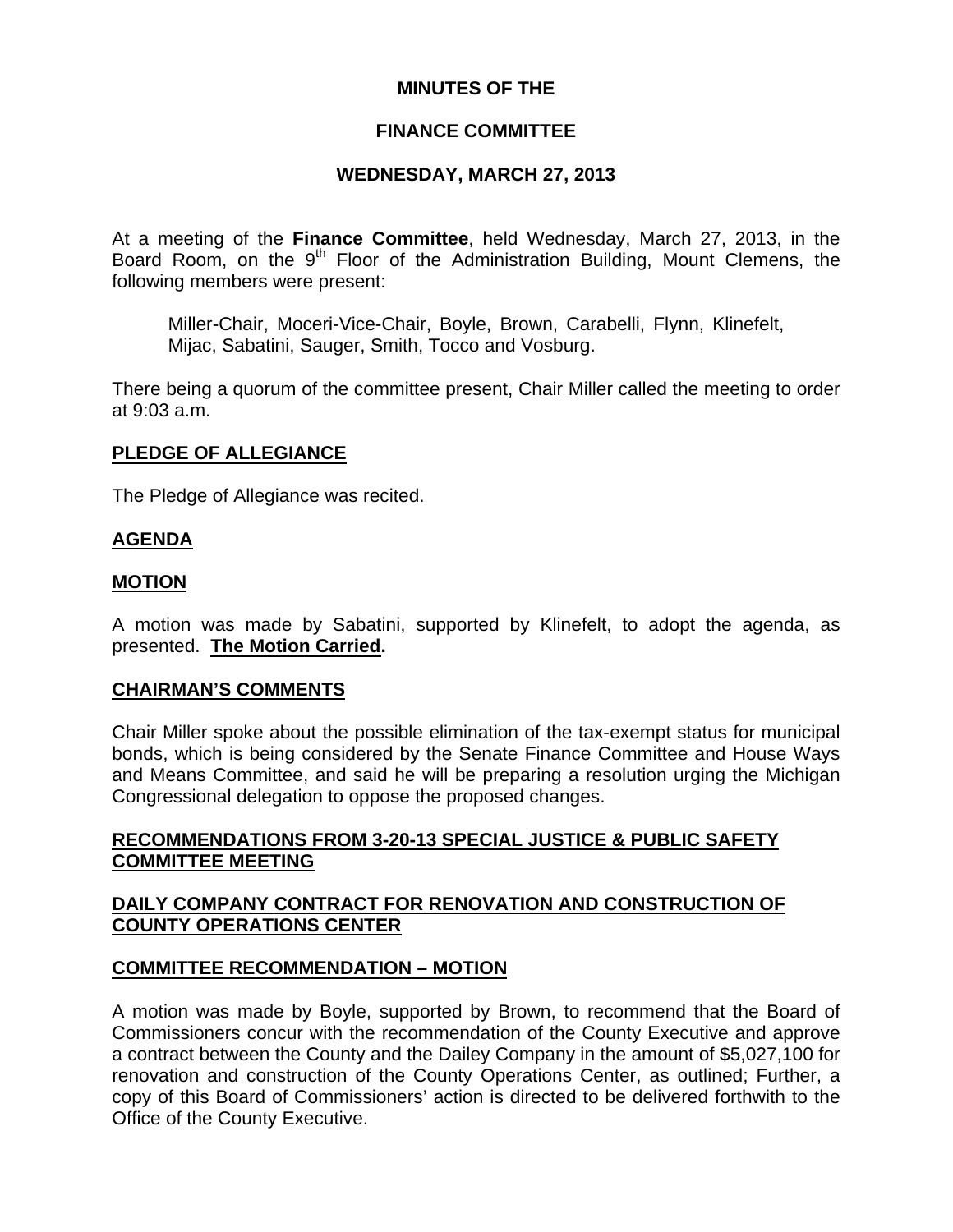The following commissioners spoke: Miller, Carabelli, Brown and Klinefelt.

Commissioner Brown requested that the Facilities and Operations Department Director be in attendance at meetings where bidding contracts are being reviewed.

Chair Miller called for a vote on the motion and **THE MOTION CARRIED.** 

# **AT&T/SBC E 9-1-1 SYSTEM CONTRACT ADDENDUM**

# **COMMITTEE RECOMMENDATION – MOTION**

A motion was made by Vosburg, supported by Sauger, to recommend that the Board of Commissioners approve the contract (Addendum 2) and scope of work with AT&T/SBC for the E 9-1-1 System move and purchase of five additional positions in the amount of \$142,693 for Sheriff's Dispatch and the Operations Center; Further, a copy of this Board of Commissioners' action is directed to be delivered forthwith to the Office of the County Executive. **THE MOTION CARRIED.** 

# **MOTOROLA CONTRACT-DISPATCH RELOCATION/RADIO INFRASTRUCTURE**

# **COMMITTEE RECOMMENDATION – MOTION**

A motion was made by Vosburg, supported by Sauger, to recommend that the Board of Commissioners approve the Motorola Dispatch Relocation Contract in the amount of \$463,971; Further, a copy of this Board of Commissioners' action is directed to be delivered forthwith to the Office of the County Executive.

The following commissioner spoke: Flynn.

Chair Miller called for a vote on the motion and **THE MOTION CARRIED.** 

# **MOTOROLA CONTRACT-MCC 7500 DISPATCH CONSOLES**

# **COMMITTEE RECOMMENDATION – MOTION**

A motion was made by Vosburg, supported by Sauger, to recommend that the Board of Commissioners approve the Motorola MCC 7500 5-Position Add-On Contract in the amount of \$308,726; Further, a copy of this Board of Commissioners' action is directed to be delivered forthwith to the Office of the County Executive. **THE MOTION CARRIED.**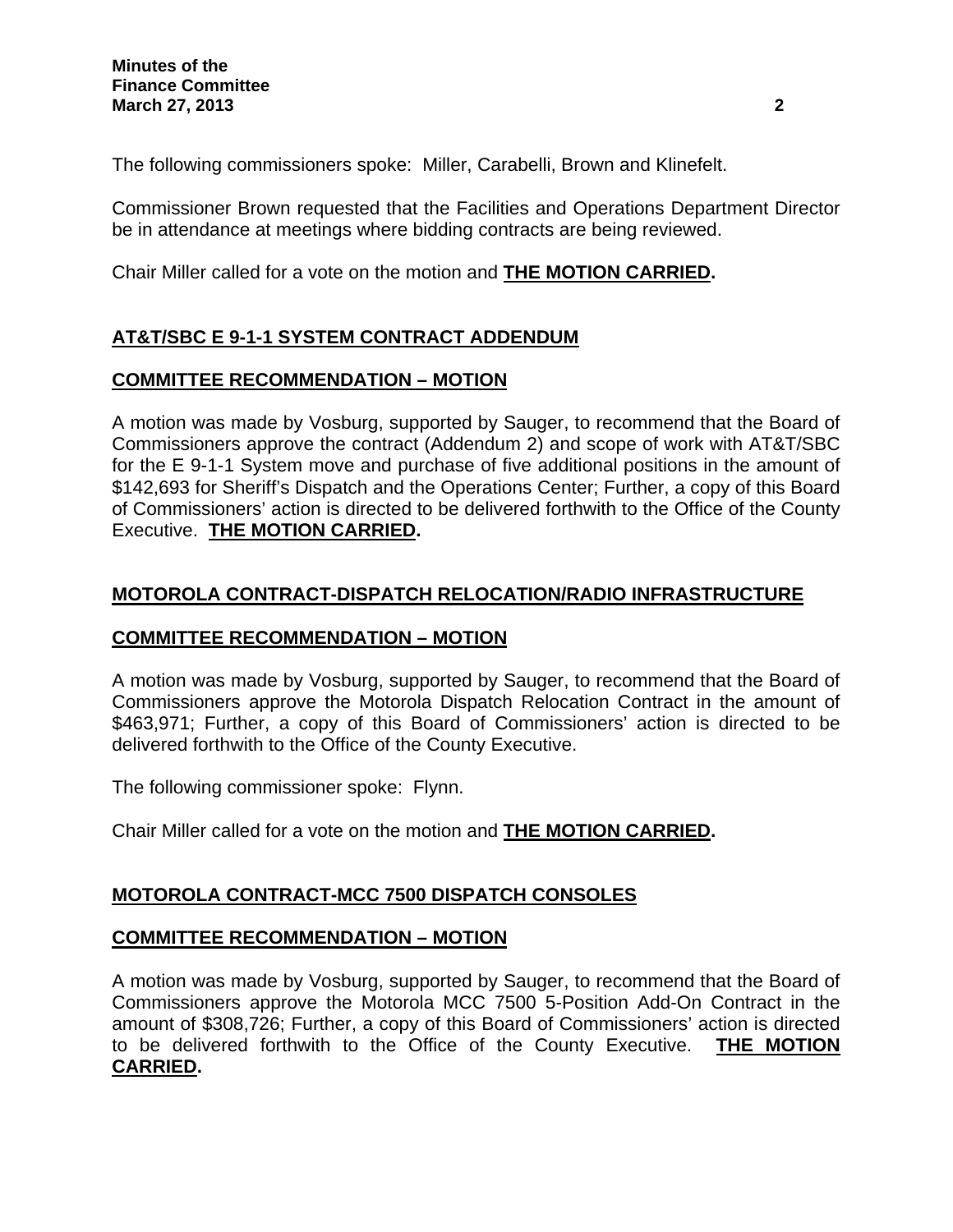# **RECOMMENDATIONS FROM 3-25-13 HEALTH & HUMAN SERVICES COMMITTEE MEETING**

## **BUDGET AMENDMENT/CSA/HEAD START PROGRAM**

### **COMMITTEE RECOMMENDATION – MOTION**

A motion was made by Mijac, supported by Carabelli, to recommend that the Board of Commissioners approve an increase in budgeted revenues and expenditures in the amount of \$6,000, reflecting a donation received by the MCCSA Head Start Program; Further, this budget action addresses budgetary issues only. It does not constitute the Commission's approval of any County contract. If a contract requires Commission approval under the County's Contracting Policy or the County's Procurement Ordinance, such approval must be sought separately; Further, a copy of this Board of Commissioners' action is directed to be delivered forthwith to the Office of the County Executive. **THE MOTION CARRIED.** 

## **BUDGET AMENDMENT/CSA/BLOCK GRANT FUND**

### **COMMITTEE RECOMMENDATION – MOTION**

A motion was made by Carabelli, supported by Smith, to recommend that the Board of Commissioners approve an increase in budgeted revenues and expenditures in the 2012/2013 Macomb County Community Services Agency's Community Service Block Grant (CSBG) Fund in the amount of \$148,659, bringing the total grant to \$1,254,516; Further, this budget action addresses budgetary issues only. It does not constitute the Commission's approval of any County contract. If a contract requires Commission approval under the County's Contracting Policy or the County's Procurement Ordinance, such approval must be sought separately; Further, a copy of this Board of Commissioners' action is directed to be delivered forthwith to the Office of the County Executive. **THE MOTION CARRIED.** 

## **BUDGET AMENDMENT/CSA/LOW INCOME HOME ENERGY ASSISTANCE PROGRAM GRANT FUNDS**

## **COMMITTEE RECOMMENDATION – MOTION**

A motion was made by Carabelli, supported by Mijac, to recommend that the Board of Commissioners approve receipt of Low Income Home Energy Assistance Program (LIHEAP) grant funds for Macomb County Community Services Agency's Weatherization Assistance Program in the amount of \$354,037; Further, this budget action addresses budgetary issues only. It does not constitute the Commission's approval of any County contract. If a contract requires Commission approval under the County's Contracting Policy or the County's Procurement Ordinance, such approval must be sought separately; Further, a copy of this Board of Commissioners' action is directed to be delivered forthwith to the Office of the County Executive. **THE MOTION CARRIED.**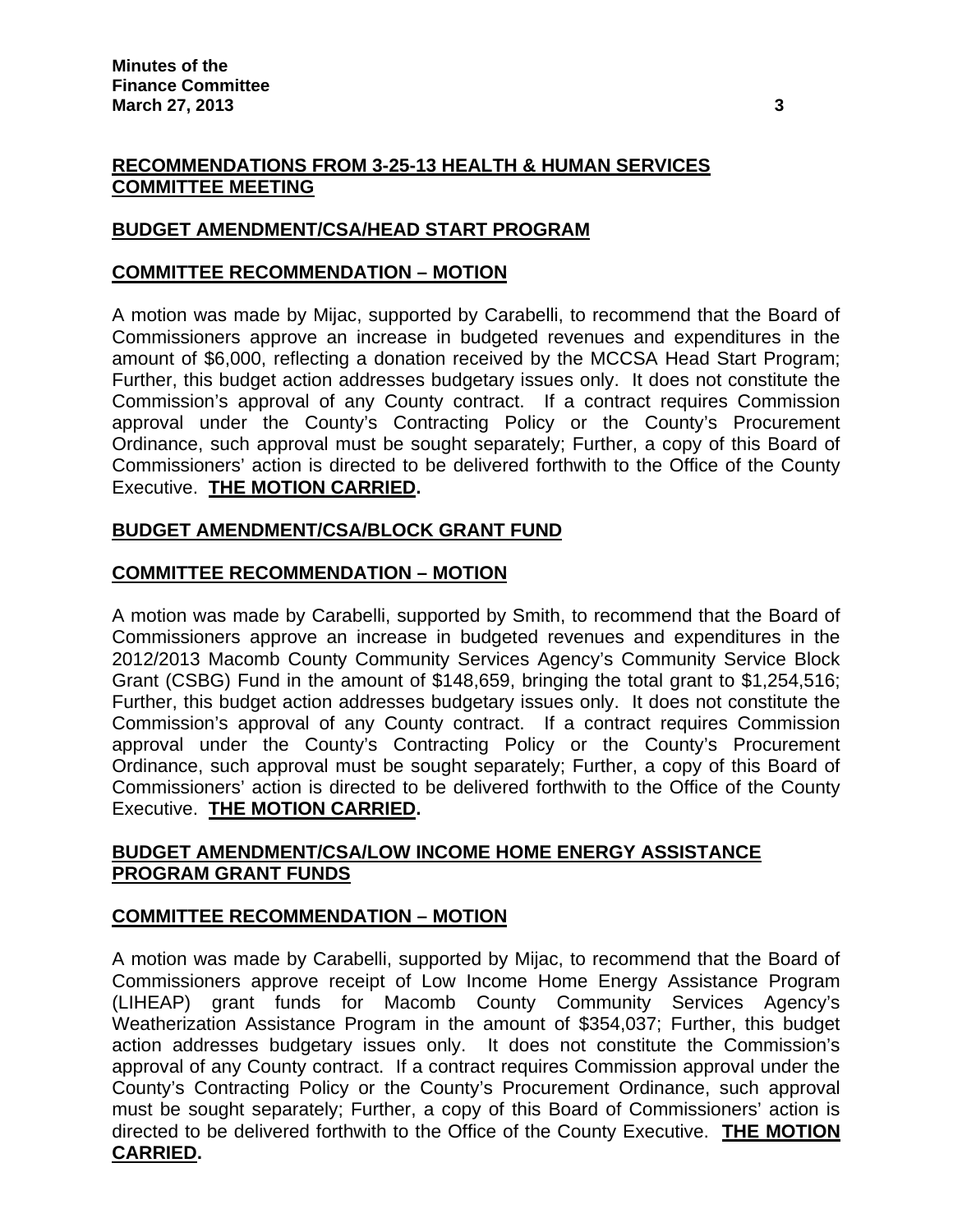# **BUDGET AMENDMENT/CSA/COMMODITY FOOD (TEFAP) FUND**

#### **COMMITTEE RECOMMENDATION – MOTION**

A motion was made by Moceri, supported by Tocco, to recommend that the Board of Commissioners approve an increase in budgeted revenues and expenditures in the 2012/2013 Macomb County Community Services Agency's TEFAP (Commodity Food) fund in the amount of \$650,000 to reflect the value of donated food for the 2012/2-13 Fiscal Year; Further, this budget action addresses budgetary issues only. It does not constitute the Commission's approval of any County contract. If a contract requires Commission approval under the County's Contracting Policy or the County's Procurement Ordinance, such approval must be sought separately; Further, a copy of this Board of Commissioners' action is directed to be delivered forthwith to the Office of the County Executive. **THE MOTION CARRIED.** 

## **BUDGET AMENDMENT/CSA/MACOMB FOOD PROGRAM DONATIONS AND SUPPLIES**

### **COMMITTEE RECOMMENDATION – MOTION**

A motion was made by Brown, supported by Smith, to recommend that the Board of Commissioners approve an increase in the 2012/2013 Macomb County Community Services Agency's Macomb Food Program in Donations (revenues) and Supplies-Food (expenditures) in the amount that donations exceed the current budget on a year-todate basis; the current actual donations exceed budgeted donations by \$8,000; Further, this budget action addresses budgetary issues only. It does not constitute the Commission's approval of any County contract. If a contract requires Commission approval under the County's Contracting Policy or the County's Procurement Ordinance, such approval must be sought separately; Further, a copy of this Board of Commissioners' action is directed to be delivered forthwith to the Office of the County Executive. **THE MOTION CARRIED.** 

#### **BUDGET AMENDMENT/CSA/MACOMB FOOD PROGRAM FUND**

#### **COMMITTEE RECOMMENDATION – MOTION**

A motion was made by Brown, supported by Klinefelt, to recommend that the Board of Commissioners approve an increase in budgeted revenues and expenditures in the 2012/2013 Macomb County Community Services Agency's Macomb Food Program fund in the amount of \$3,000,000 to reflect the value of donated food for the 2012/2013 Fiscal Year; Further, this budget action addresses budgetary issues only. It does not constitute the Commission's approval of any County contract. If a contract requires Commission approval under the County's Contracting Policy or the County's Procurement Ordinance, such approval must be sought separately; Further, a copy of this Board of Commissioners' action is directed to be delivered forthwith to the Office of the County Executive.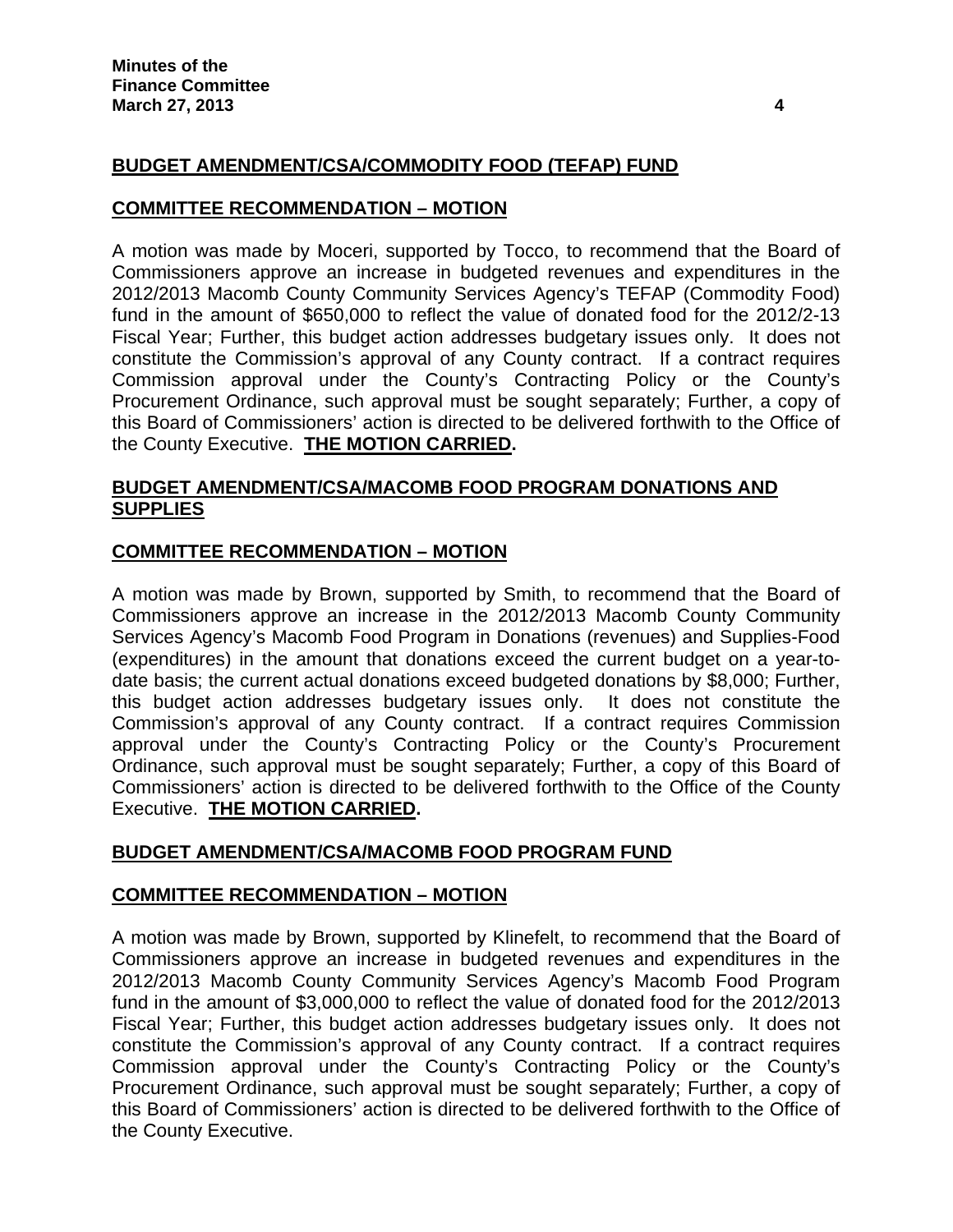The following commissioner spoke: Flynn.

Chair Miller called for a vote on the motion and **THE MOTION CARRIED.** 

## **BUDGET AMENDMENT/SENIOR SERVICES/ADULT DAY SERVICE PROGRAM**

## **COMMITTEE RECOMMENDATION – MOTION**

A motion was made by Smith, supported by Mijac, to recommend that the Board of Commissioners approve an increase in General Fund budgeted revenues and expenditures in the amount of \$26,087 for the Department of Senior Services for the purchase of equipment for the Adult Day Service Program; Further, this budget action addresses budgetary issues only. It does not constitute the Commission's approval of any County contract. If a contract requires Commission approval under the County's Contracting Policy or the County's Procurement Ordinance, such approval must be sought separately; Further, a copy of this Board of Commissioners' action is directed to be delivered forthwith to the Office of the County Executive. **THE MOTION CARRIED.** 

# **BUDGET AMENDMENT/SENIOR SERVICES/SPECIAL NEEDS FUNDS**

# **COMMITTEE RECOMMENDATION – MOTION**

A motion was made by Moceri, supported by Sauger, to recommend that the Board of Commissioners approve an increase in Senior Citizen Services general fund budget for \$27,727.72 in special needs funds which have been received throughout previous years through fundraising efforts; the requested funds are currently in the fund balance; Further, this budget action addresses budgetary issues only. It does not constitute the Commission's approval of any County contract. If a contract requires Commission approval under the County's Contracting Policy or the County's Procurement Ordinance, such approval must be sought separately; Further, a copy of this Board of Commissioners' action is directed to be delivered forthwith to the Office of the County Executive. **THE MOTION CARRIED.** 

## **BUDGET AMENDMENT/HEALTH/NON-COMMUNITY WATER SUPPLY PROGRAM**

## **COMMITTEE RECOMMENDATION – MOTION**

A motion was made by Sabatini, supported by Brown, to recommend that the Board of Commissioners approve an increase in budgeted revenues and expenditures for the 2012/2013 Health Department's Non-Community Water Supply (NCWS) Program fund in the amount of \$169, bringing the total NCWS Program grant funding to \$21,435; Further, this budget action addresses budgetary issues only. It does not constitute the Commission's approval of any County contract. If a contract requires Commission approval under the County's Contracting Policy or the County's Procurement Ordinance, such approval must be sought separately; Further, a copy of this Board of Commissioners' action is directed to be delivered forthwith to the Office of the County Executive. **THE MOTION CARRIED.**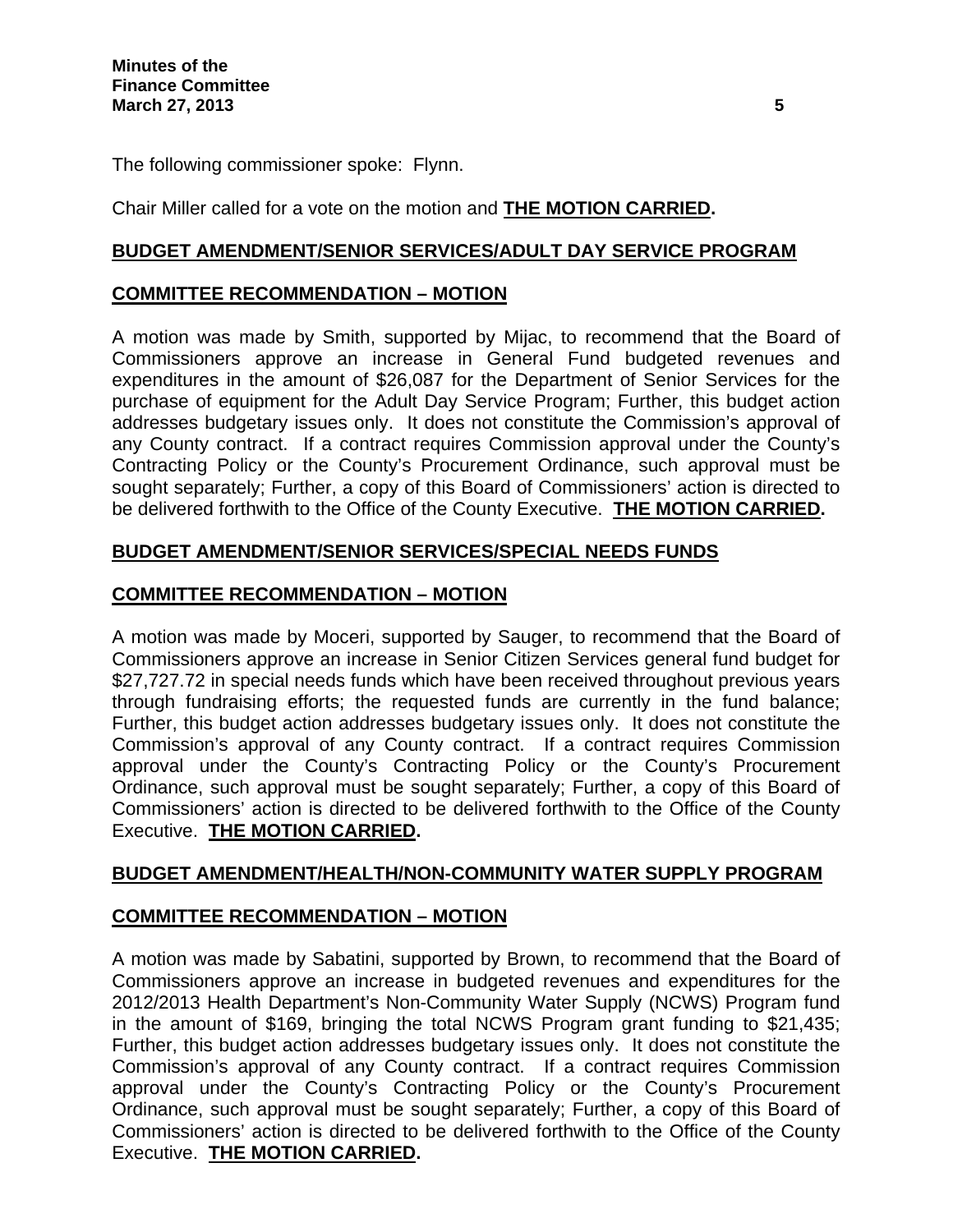# **BUDGET AMENDMENT/HEALTH/HEALTH GRANT FUND**

### **COMMITTEE RECOMMENDATION – MOTION**

A motion was made by Sauger, supported by Sabatini, to recommend that the Board of Commissioners approve an increase in budgeted revenues and expenditures for the 2012/2013 Health Department's Health Grant Fund – Healthy Communities Program (colorectal cancer community outreach training) in the amount of \$3,500, which has been provided by an American Cancer Society grant to support colorectal cancer education and awareness in Macomb County; Further, this budget action addresses budgetary issues only. It does not constitute the Commission's approval of any County contract. If a contract requires Commission approval under the County's Contracting Policy or the County's Procurement Ordinance, such approval must be sought separately; Further, a copy of this Board of Commissioners' action is directed to be delivered forthwith to the Office of the County Executive. **THE MOTION CARRIED.** 

### **BUDGET AMENDMENT/HEALTH/PHARMACY OUTREACH MEDICATION COLLECTION PROGRAM**

### **COMMITTEE RECOMMENDATION – MOTION**

A motion was made by Moceri, supported by Vosburg, to recommend that the Board of Commissioners approve an increase in budgeted revenues and expenditures for the 2012/2013 Health Department's Pharmacy Outreach Medication Collection (POMC) Program (Health Grant Fund) in the amount of \$4,400, bringing the total POMC Program grant funding to \$49,400; Further, this budget action addresses budgetary issues only. It does not constitute the Commission's approval of any County contract. If a contract requires Commission approval under the County's Contracting Policy or the County's Procurement Ordinance, such approval must be sought separately; Further, a copy of this Board of Commissioners' action is directed to be delivered forthwith to the Office of the County Executive. **THE MOTION CARRIED.** 

#### **BUDGET AMENDMENT/HEALTH/DEQ SUPPORT #4 DRINKING WATER PROGRAM**

#### **COMMITTEE RECOMMENDATION – MOTION**

A motion was made by Brown, supported by Mijac, to recommend that the Board of Commissioners approve an increase in budgeted revenues and expenditures for the 2012/2013 Health Department's DEQ Support #4 Drinking Water Program (Health Grant Fund) in the amount of \$8,437.04, bringing the total program budget to \$43,437.04; Further, this budget action addresses budgetary issues only. It does not constitute the Commission's approval of any County contract. If a contract requires Commission approval under the County's Contracting Policy or the County's Procurement Ordinance, such approval must be sought separately; Further, a copy of this Board of Commissioners' action is directed to be delivered forthwith to the Office of the County Executive. **THE MOTION CARRIED.**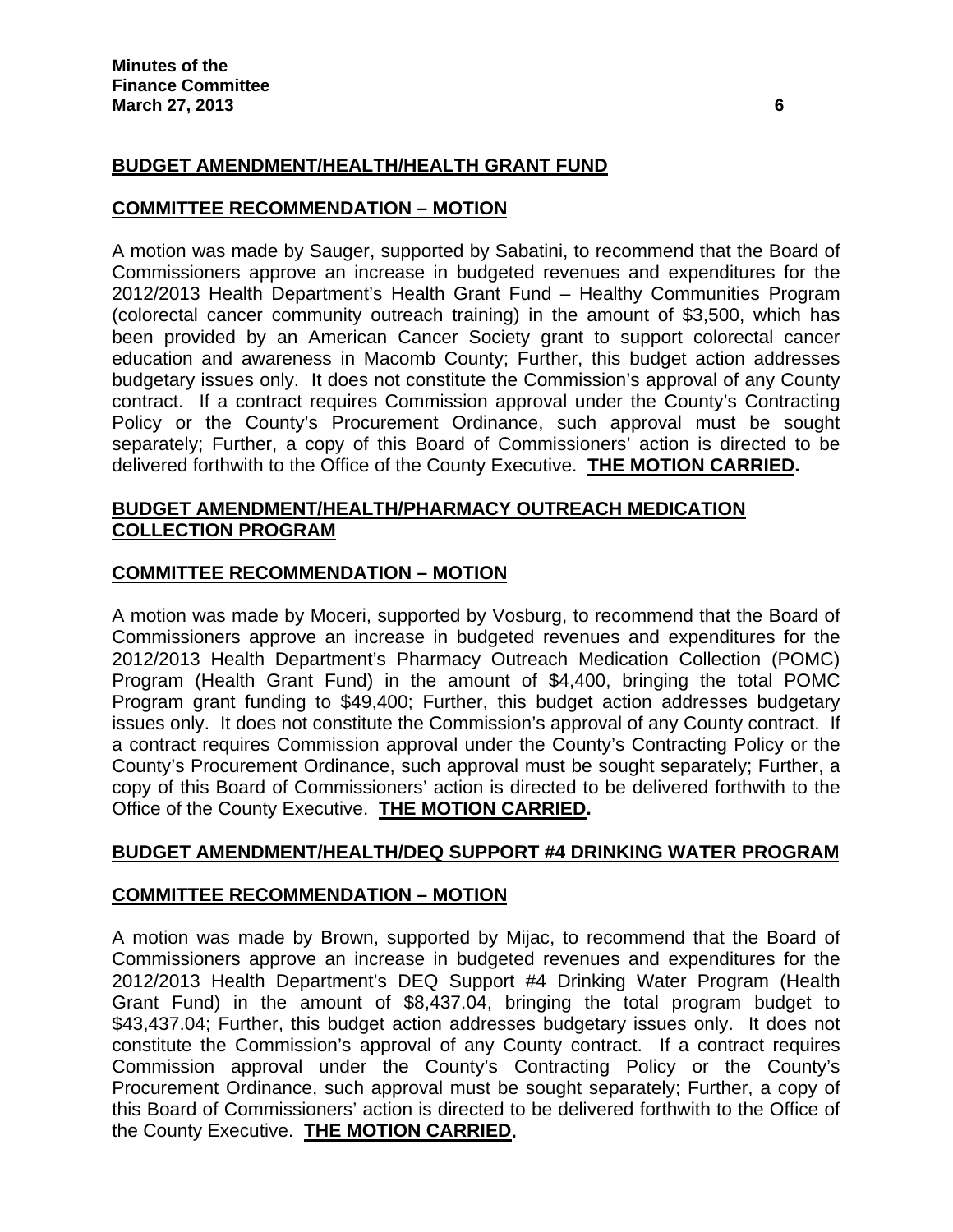# **BUDGET AMENDMENT/HEALTH/PUBLIC HEALTH EMERGENCY PREPAREDNESS GRANT FUNDS**

## **COMMITTEE RECOMMENDATION – MOTION**

A motion was made by Moceri, supported by Vosburg, to recommend that the Board of Commissioners approve an increase in budgeted revenues and expenditures for two 2012/2013 Health Department Public Health Emergency Preparedness Program grant funds with a combined increase amount of \$17,565, bringing the total combined grant funding for these two programs to \$333,780; Further, this budget action addresses budgetary issues only. It does not constitute the Commission's approval of any County contract. If a contract requires Commission approval under the County's Contracting Policy or the County's Procurement Ordinance, such approval must be sought separately; Further, a copy of this Board of Commissioners' action is directed to be delivered forthwith to the Office of the County Executive. **THE MOTION CARRIED.** 

### **BUDGET AMENDMENT/HEALTH/GLRI-HOUSEHOLD HAZARDOUS WASTE SHORELINE COLLECTION PROJECT**

## **COMMITTEE RECOMMENDATION – MOTION**

A motion was made by Vosburg, supported by Carabelli, to recommend that the Board of Commissioners approve an increase in budgeted revenues and expenditures for the 2012/2013 Health Department's Health Grant Fund to accommodate the end date extension for the GLRI – Household Hazardous Waste Shoreline Collection Project in the amount of \$23,708.80; Further, this budget action addresses budgetary issues only. It does not constitute the Commission's approval of any County contract. If a contract requires Commission approval under the County's Contracting Policy or the County's Procurement Ordinance, such approval must be sought separately; Further, a copy of this Board of Commissioners' action is directed to be delivered forthwith to the Office of the County Executive. **THE MOTION CARRIED.** 

# **BUDGET AMENDMENT/HEALTH/GLRI-ILLICIT DISCHARGE ELIMINATION PROGRAM**

## **COMMITTEE RECOMMENDATION – MOTION**

A motion was made by Carabelli, supported by Mijac, to recommend that the Board of Commissioners approve an increase in budgeted revenues and expenditures for the 2012/2013 Health Department's Health Grant Fund to accommodate the end date extension for the GLRI – Illicit Discharge Elimination Program in the amount of \$37,757.09; Further, this budget action addresses budgetary issues only. It does not constitute the Commission's approval of any County contract. If a contract requires Commission approval under the County's Contracting Policy or the County's Procurement Ordinance, such approval must be sought separately; Further, a copy of this Board of Commissioners' action is directed to be delivered forthwith to the Office of the County Executive. **THE MOTION CARRIED.**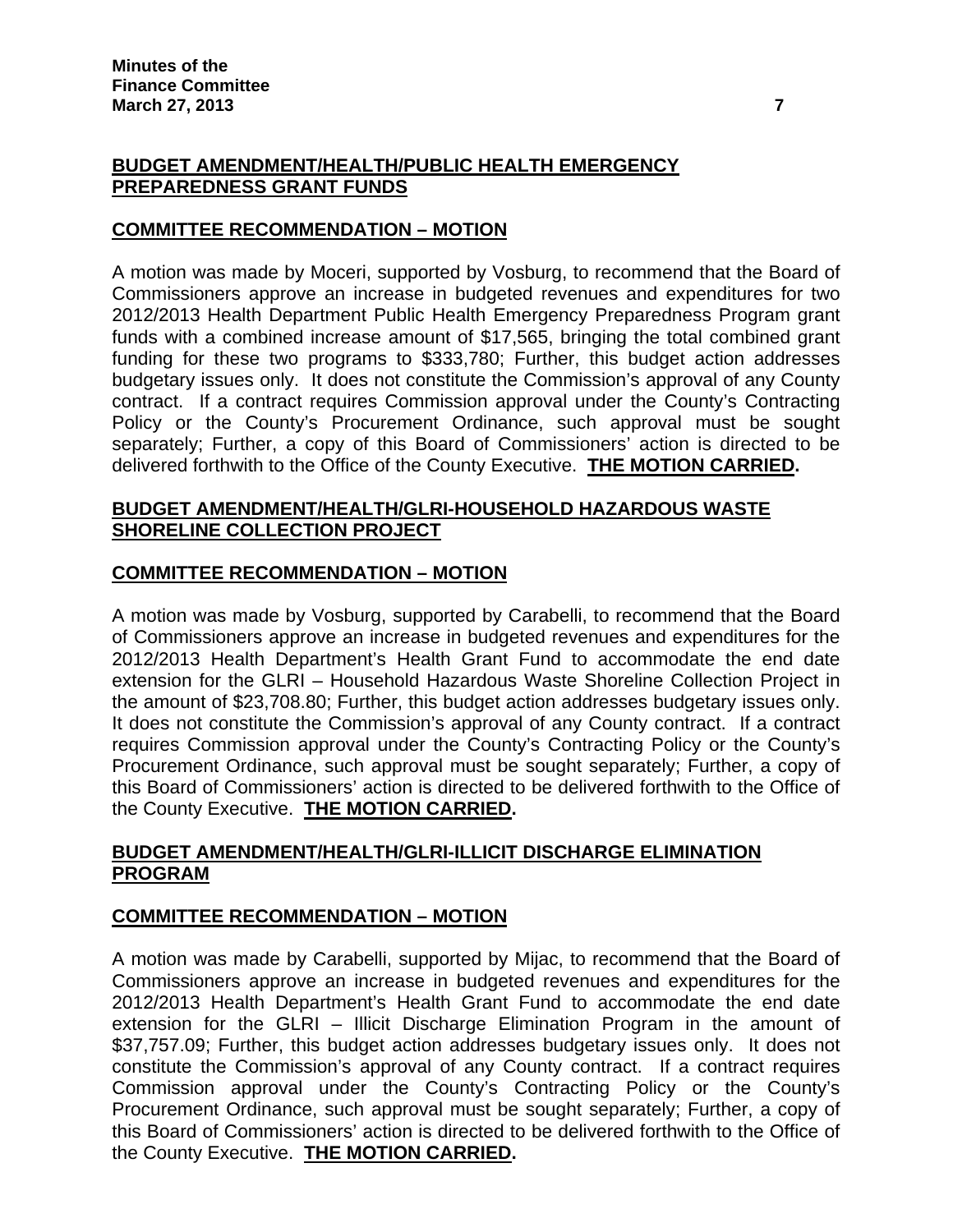# **REFERRALS FROM 3-25-13 HEALTH & HUMAN SERVICES COMMITTEE MEETING**

## **CONTRACT/ARAB COMMUNITY CENTER FOR ECONOMIC AND SOCIAL SERVICES (ACCESS)/WIC SERVICES**

A revised contract was distributed.

## **COMMITTEE RECOMMENDATION – MOTION**

A motion was made by Flynn, supported by Tocco, to recommend that the Board of Commissioners concur with the recommendation of the County Executive and approve a contract between the County and the Arab Community Center for Economic and Social Services (ACCESS) for the provision of WIC services in the Sterling Heights area in the amount of \$105,300; Further, a copy of this Board of Commissioners' action is directed to be delivered forthwith to the Office of the County Executive.

Frank Krycia explained the changes that were made in response to questions raised at the Health and Human Services Committee meeting.

The following commissioners spoke: Boyle, Brown, Flynn and Miller.

Commissioner Tocco requested that a representative from Corporation Counsel be in attendance at meetings where contracts are being reviewed.

Chair Miller called for a vote on the motion and **THE MOTION CARRIED.**

#### **BUDGET AMENDMENT/HEALTH/ANIMAL SHELTER ACT 287 PROGRAM**

Chair Miller noted that the information requested at the Health and Human Services Committee meeting was provided.

#### **COMMITTEE RECOMMENDATION – MOTION**

A motion was made by Moceri, supported by Mijac, to recommend that the Board of Commissioners approve an increase in budgeted revenues and expenditures for the 2012/2013 Health Department's Animal Shelter Act 287 Program in the amount of \$40,523, bringing the total program budget level to \$169,776; Further, this budget action addresses budgetary issues only. It does not constitute the Commission's approval of any County contract. If a contract requires Commission approval under the County's Contracting Policy or the County's Procurement Ordinance, such approval must be sought separately; Further, a copy of this Board of Commissioners' action is directed to be delivered forthwith to the Office of the County Executive.

The following commissioners spoke: Klinefelt and Miller.

Chair Miller called for a vote on the motion and **THE MOTION CARRIED.**